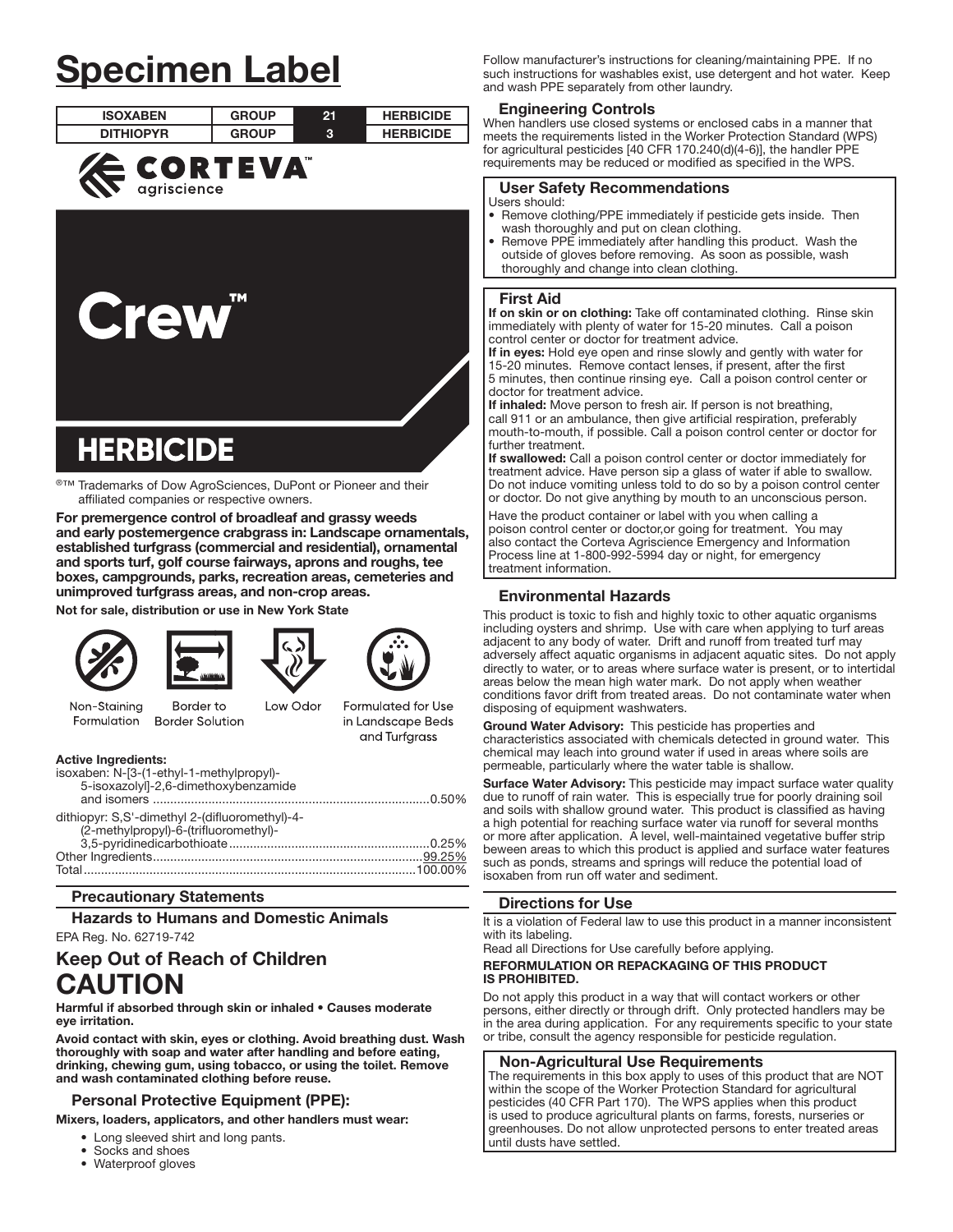### Storage and Disposal

Do not contaminate water, foodstuffs, feed or seed by storage or disposal.

Pesticide Storage: Store this product only in its original container in a dry, cool, secured storage area.

Pesticide Disposal: Wastes resulting from the use of this product that cannot be used or chemically reprocessed must be disposed of in a landfill approved for pesticide disposal or in accordance with applicable federal, state or local procedures.

Container Handling: Nonrefillable container. Do not reuse or refill this container. Offer for recycling if available, or dispose of empty bag in a sanitary landfill, or by incineration, or, if allowed by state and local authorities, by burning. If burned, stay out of smoke.

#### Product Information

Ļ

Crew™ specialty herbicide is a preemergent herbicide and will not control emerged weeds except for early stage crabgrass. Crew can be used for control of certain broadleaf weeds and annual grasses in landscape ornamentals, turfgrass and non-crop areas. Crew contains two selective herbicides that provide a broad spectrum of weed control. Numerous ornamental plants and most turfgrasses have shown good tolerance to Crew specialty herbicide. Apply in late summer to early fall, in early spring, or anytime prior to germination of target weeds.

## Weed Resistance Management:

Crew, which contains the active ingredients isoxaben and dithiopyr are Group 21 and 3 herbicides, respectively, based on the mode of action classification system of the Weed Science Society of America. Proactively implementing diversified weed control strategies to minimize selection for weed populations resistant to one or more herbicides is a best practice. A diversified weed management program may include the use of multiple herbicides with different modes of action and overlapping weed spectrum with or without tillage operations and/or other cultural practices.

The continued effectiveness of this product depends on the successful implementation of a weed resistance management program.

To aid in the prevention of developing weeds resistant to this product, users should:

- Scout fields before application to ensure herbicides and rates will be appropriate for the weed species and weed sizes present.
- Start with a clean field, using either a burndown herbicide application or tillage.
- For optimum control when using with post-emergence herbicides control weeds early when they are relatively small.
- Apply full rates of this product for the most difficult to control weed in the field at the specified time to minimize weed escapes.
- Scout fields after application to detect weed escapes or shifts in control of weed species.
- Control weed escapes before they reproduce by seed or proliferate vegetatively.
- Report any incidence of non-performance of this product against a particular weed to your local company representative, local retailer, or county extension agent.
- Contact your local company representative, crop advisor, or extension agent to find out if suspected resistant weeds to these MOAs have been found in your region. Do not assume that each listed weed is being controlled by multiple mode of action. Products with multiple active ingredients are intended to broaden the spectrum of weeds that are controlled. Some weeds may be controlled by only one of the active ingredient in this product.
- If resistance is suspected, treat weed escapes with an herbicide having a mode of action other than Group 21 or Group 3 and/or use nonchemical methods to remove escapes, as practical, with the goal of preventing further seed production.
- Suspected herbicide-resistant weeds may be identified by these indicators:
- § Failure to control a weed species normally controlled by the herbicide at the dose applied, especially if control is achieved on adjacent weeds;
- A spreading patch of non-controlled plants of a particular weed species; and
- § Surviving plants mixed with controlled individuals of the same species.

Additionally, users should follow as many of the following herbicide resistance management practices as is practical:

- Use a broad spectrum herbicide with other mode of action as a foundation in a weed control program, if appropriate.
- Utilize sequential applications of herbicides with alternative modes of action.
- Rotate the use of this product with non-Group 21 and 3 herbicides.
- Avoid making more than two sequential applications of this product and any other Group 21 or 3 herbicides within a single growing season unless mixed with an herbicide with a different mode of action with an overlapping spectrum for the difficult-to-control weeds*.*
- Incorporate non-chemical weed control practices, such as mechanical cultivation, crop rotation, cover crops and weed-free crop seeds, as part of an integrated weed control program.
- Use good agronomic principles that enhance crop development and crop competitiveness.
- Thoroughly clean plant residues from equipment before leaving fields suspected to contain resistant weeds.
- Manage weeds in and around fields to reduce weed seed production.

#### Landscape Ornamentals Use

#### Landscape Application Instructions

Apply Crew prior to weed seed germination in the early spring or fall or following a complete weed removal. Repeat application after three months (maximum residual) during the growing season. Apply Crew at 150 pounds per acre per application, with a maximum of two applications per year. Crew is not registered for use on vegetables, edible fruit bearing crops or bedding plants.

For optimum results remove established weed by handweeding, mechanical methods or with postemergence herbicides prior to application of Crew. If applied to new plantings, irrigate with water to settle and firm up soil around roots.

To ensure optimal herbicidal response, water treated areas within 21 days of application if rainfall is not expected. A single rainfall or sprinkler irrigation of 0.5 inch is often required to activate this product. Mulch can be applied either prior to or after application.

In order for Crew to provide maximum preemergent weed control activity, use the following cultural practices. Prior to application, the bed or soil surface should be smooth and free of plant and weed debris (decaying leaves, clippings, dead weeds, etc.). Leaves and debris may be removed by blowing the area to be treated or by thoroughly mixing the debris trash into the soil through cultivation prior to herbicide application.

#### Specific Use Restrictions For Landscape Ornamentals:

- Do not reapply at less than a 3 month interval on ornamentals.
- Do not apply Crew to newly transplanted ornamentals, groundcovers until soil has settled around the roots.
- Do not apply while plants are producing a new flush of spring growth; tender, newly forming leaves are especially sensitive and may be injured by the herbicide.
- Do not apply to moist or wet foliage of ornamentals.
- Do not apply to plant types whose leaves channel the herbicide granules in the leaf base or crown area.
- Do not apply when extreme cold stress (35F or lower) is expected.
- Do not graze or feed forage from treated fields to livestock.
- Do not apply to vegetable or edible fruit bearing crops.
- Do not use on fruit trees that will bear fruit within one year of application. Non-bearing fruit trees are defined as trees including Citrus (oranges, grapefruit, etc.), pome fruits (apples, pears, etc) and stone fruits (cherries, peaches, etc.) which will not bear fruit for at least one year following application of Crew.
- Do not apply to bedding plants or flowering crops unless specified elsewhere on label
- Do not disturb the soil surface following application, as the herbicide barrier will be broken, resulting in less than desirable results
- Do not apply to bare roots of ornamental plants as injury may result
- Do not apply more than 150 pounds of this prouduct (0.375 lb dithiopyr and 0.75 lb isoxaben) per acre per application
- Do not apply more than 300 pounds of this product (0.75 pound dithiopyr and 1.5 pounds isoxaben) per acre per year
- Do not make more than 2 applications per year.

#### List of Ornamentals Tolerant to Crew **\*** Not registered for use in California

## Trees

**Common Name**<br>
apple (non-bearing)<br>
Malus pumila apple (non-bearing) \*banana *Musa aluminata*  birch, European white<br>birch, river cherry, yoshino flowering *Prunus yedoensis*  \*crabapple (non-bearing) *Malus sargentii* 

Betula <sup>'</sup>nigra<br>Prunus yedoensis cypress, bald *Taxodium distichum*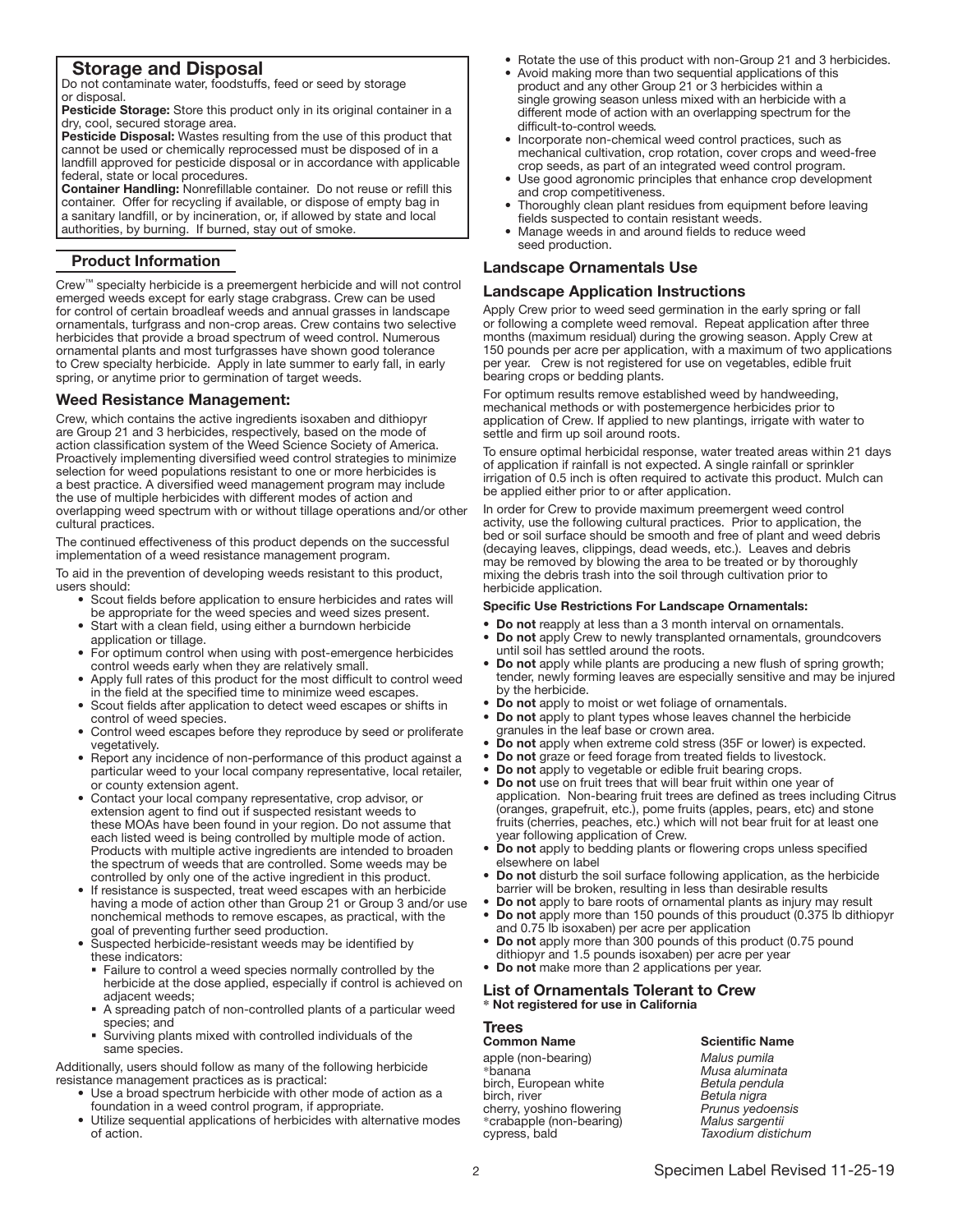## Trees (Cont.)

\*cypress, filicoides-fernspray *Chamaecyparis obtusa* \*cypress, gracilis-slender hinoki *Chamaecyparis obtusa* \*dogwood, cloud nine *Cornus florida*  dogwood, flowering *Cornus florida Elaegnus*, gilt edge *Elaeagnus x ebbengei* 'Gilt edge' \**Eucalyptus*, silver dollar *Eucalyptus cinerea* \**Ficus*, nitidia<br>fir, fraser fir, fraser *Abies fraseri*  $*$ hawthorn, green<br>hemlock, Eastern laurel cherry, Carolina *Prunus caroliniana*  laurel cherry, bright 'n tight Carolina *Prunus caroliniana*  magnolia, D.D. Blanchard *Magnolia grandiflora* magnolia, saucer *Magnolia soulangeana* maple, flame maple, red *Acer rubrum* maple, red sunset *Acer rubrum*<br>
maple, silver or sugar *Acer saccharinum* maple, silver or sugar oak, laurel oak, laurel *Quercus laurifolia* oak, pin *Quercus palustris* oak, red oak, shumard<br>oak, willow palm, California fan *Washingtonia robusta* palm, cardboard *Zamia furfuracea*  palm, king *Archontophoenix cunninghamiana* palm, Mediterranean fan<br>palm, Mexican fan palm, Mexican fan *Washingtonia robusta* palm, pindo *Butia capitate* 'Blue' palm, queen *Areacastrum romanzoffianum*  palm, sago<br>palm, windmill pine, Austrian black *Pinus nigra* \*pine, beach, shore *Pinus contorta*  $*$ pine, bristlecone \*pine, Bosnian *Pinus leucodermis* pine, Canary Island *Pinus canariensis* pine, columnar Scotch *Pinus sylvestris* pine, Eastern white *Pinus strobu*s pine, eldarica *Pinus eldarica* pine, Japanese black *Pinus thunbergine*, Indian *Pinus thunbergine*, Indian *Pinus taeda* \*pine, loblolly *Pinus taeda* \*pine, Monterey<br>pine, mugo pine, mugo *Pinus mugo* pine, pumilio mugo<br>
pine, Scotch *Pinus sylvest*<br>
\*pine. slash *Pinus elliotfii*  $*$ pine, slash<br>pine, white pine, white *Pinus strobu*s \**Podocarpus Podocarpus* spp. redbud *Cercis canadensis*  redcedar, Eastern *Juniperus virginiana* redwood, coast *Sequoia sempervirens*  silk tree *Albizia julibrissin*  spruce, Colorado<br>spruce, Colorado blue spruce, dwarf Alberta<br> *\** spruce, hoopsia blue \*spruce, hoopsia blue *Picea pungens* 'Hoopsia' spruce, Norway *Picea abies* \*spruce, pendula-weeping Norway *Picea abies* \*spruce, repens-spreading Norway *Picea abies* spruce, white<br>sweetgum, American sycamore, American *Platanus occidental*<br>sycamore, California **Platanus in Platanus in Platanus** sycamore, California<br>tea tree, New Zealand tea tree, ruby glow New Zealand *Leptospermum* scop<br>19 Yellowwood, long leafed *Podocarpus henkelii* Yellowwood, long leafed

#### **Scientific Name**

cypress, glauca Italian *Cupressus sempervirens* 'Glauca'  $Cupressus sempervirens$ elm, Chinese *Ulmus parvifolia*  Eucalyptus citriodora<br>Crataegus viridis hemlock, Eastern *Tsuga canadensis*  \*magnolia, Southern *Magnolia grandiflora* **Quercus virginiana** *Quercus rubra Quercus shumardii* **Quercus phellos** *Chamaedorea costaricana* palm, Everglades *Acoelorrhaphe whrightii*  palm, majesty *Ravenea rivularis*  Syagrus romanzoffianum<br>Cycas revoluta palm, windmill *Trachycarpus fortunei* \*pine, longleaf *Pinus palustris* pine, Ponderosa *Pinus ponderosa* pine, pumilio mugo *Pinus mugo* var. *pumilio* Oxydendrum arboretum<br>Picea pungens Picea pungens 'Glauca'<br>Picea glauca 'Conica' \*spruce, koster blue *Picea pungens* 'Koster' Liquidambar styraciflua<br>Platanus occidentalis Leptospermum scoparium<br>Leptospermum scoparium

#### Shrubs Common Name Scientific Name

\**Abelia*, Kaleidoscope *Abelia* x *grandiflora* \**Abelia*, Edward goucher *Abelia* x *grandiflora* \**Abelia*, glossy *Abelia* x *grandiflora* \**Abelia*, sunrise variegated *Abelia* x *grandiflora Acacia*, prostrate *Acacia redolens* \**Acacia*, shoestring *Acacia stenophylla* \*aralia, Japanese *Fatsia japonica* \*arborvitae, emerald *Thuja occidentalis* arborvitae, George Peabody *Thuja occidentalis* \*arborvitae, minima glauca-dwarf *Thuja orientalis aureus* arborvitae, nana-dwarf golden *Thuja orientalis aurarborvitae*, nigra-dark American *Thuja occidentalis* arborvitae, nigra-dark American *Thuja occidentalis* arborvitae, pyramidalis *Thuja occidentalis* arborvitae, techny *Thuja occidentalis* arborvitae, woodwardii *Thuja occidentalis* azalea, coral bells *Rhododendron kerume* azalea, fashion *Rhododendron* spp. azalea, Girard's Crimson *Rhododendron* spp. azalea, hershey red *Rhododendron* spp. azalea, higasa *Rhododendron satuski* \*azalea, hot shot *Rhododendron* spp. azalea, hybrids carror *Rhododendron* spp. azalea, Nuccio's wild cherry *Rhododendron* spp. azalea, Pride of Mobile<br>\*azalea, wild cherry \*azalea, wild cherry *Rhododendron* spp. barberry, crimson pygmy *Berberis thunbergii* var. barberry, golden Japanese *Berberis thunbergii* 'Aurea' bearberry *Arctostaphlos uva-ursi* \*bluebeard, blue mist *Caryopteris clandonensis* bottlebrush, lemon *Callistemon citrinus* boxwood, common boxwood, green beauty *Buxus microphylla* var. *japonica* boxwood, green mountain *Buxus microphylla* var. *japonica* boxwood, Japanese little leaf *Buxus microphylla* var. *japonica* \**Bougainvillea*, purple queen *Bougainvillea* 'Purple Queen' \**Bougainvillea*, rosenka *Bougainvillea* 'Rosenka' *Bougainvillea*, Scarlet O'Hara *Bougainvillea* spp. broom, moonlight-Scotch *Cytisus scoparius* cactus, golden barrel *Echinocactus grusonii* \**Cleyera*, Japanese *Cleyera japonica* copper leaf *Acalypha wilkesiana Cotoneaster*, cranberry *Cotoneaster apiculatus* coyote bush *Baccharis pilularis* crape myrtle *Lagerstroemia indica* \*cypress, nana-dwarf hinoki *Chamaecyparis obtusa \*Distylium*, Vintage Jade *Distylium*, Vintage Jade dogwood, baileyi redosier *Cornus sericea* dogwood, flaviramea yellowtwig<br>dusty miller dusty miller *Senecio cineraria*

\**Euonymus*, sunspot<br>firethorn, lalandei *Forsythia*, Arnold dwarf<br>*Forsythia*, spring glory

*Euonymus,* emerald gaiety *Euonymus fortunei Euonymus*, emerald 'n gold<br>*Euonymus*, Manhattan

# *Euonymus*, silver king *Euonymus japonicus*

\**Fuchsia*, Santa Claus *Fuchsia* x "Santa Claus'

\**Abelia*, nana *Abelia* x *grandiflora* \**Acacia*, abyssinica *Acacia abyssinica Rhododendron exbury* azalea, flame *Rhododendron calendulaceum* azalea, hino crimson *Rhododendron kerume* banana shrub *Michelia figo atropurpurea* 'Crimson Pygmy' Berberis thunbergii var. *atropurpurea* 'Rose Glow' bluebeard, dark knight *Caryopteris* x *clandonen* 'Blk night' Callistomen citrinus 'Little John'<br>Buxus sempervirens 'Green Beauty' 'Green Mountain' camellia *Camellia japonica* Chamaecyparis obtusa<br>Chamaecyparis obtusa *Chamaecyparis obtusa<br>Distylium, Vintage Jade Escallonia* spp. *Escalonia* spp. *Euonymus*, Manhattan *Euonymus kiatschovicus* ʻManhattan'<br>*Euonymus japonicus* firethorn, lalandei *Pyracantha coccinea* 'Lalandei'<br>flowering almond *Prunus gladulosa*<br>*Forsythia*, border *Forsythia x intermedia* Prunus gladulosa *Forsythia*, border *Forsythia* x *intermedia Forsythia*, spring glory *Forsythia* x 'Spring glory' fountain grass, purple *Pennisetum setaceum* 'Rubrum' \*fringe flower, sizzling pink *Lorpetalum chinense* \*fringe flower, razzleberri *Loropetalum chinense* var. *rubrum* 'Razzlebern'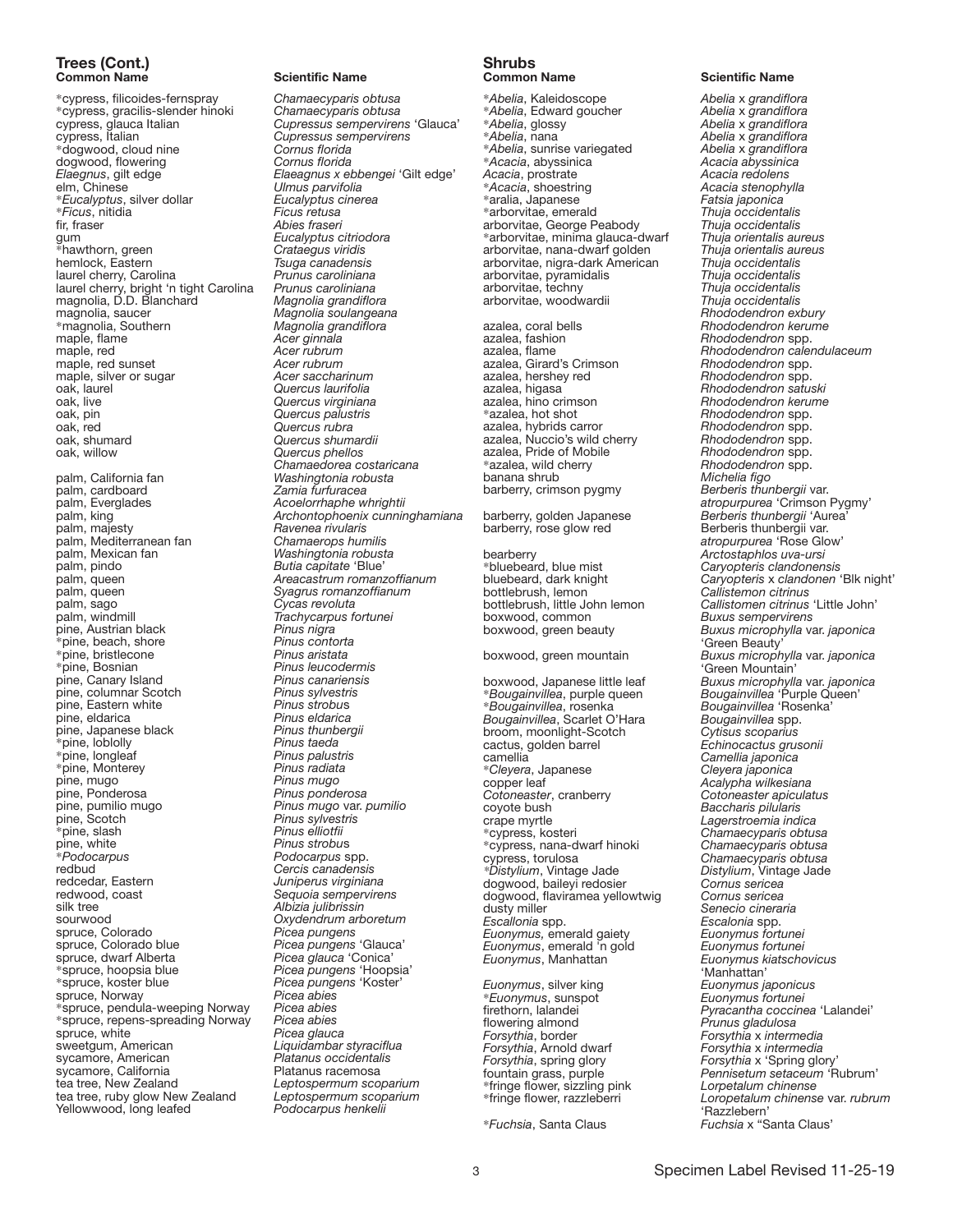# Shrubs (Cont.)<br>Common Name

\**Gardenia Gardenia jasminoides Gardenia*, August beauty<br>\*Gardenia, miniature \**Gardenia*, miniature *Gardenia jasminoides Gardenia*, radican *Gardenia jasminoides* heather, Mediterranean pink *Erica cinerea* x *darleyensa* heather, purple bell *Erica cinerea* heavenly bamboo (nandina) *Nandina domestica* heavenly bamboo, compacta dwarf *Nandina domestica* \*heavenly bamboo, harbour dwarf *Nandina domestica* heavenly bamboo, nana compacta *Nandina domestica* \*heavenly bamboo, nana purpurea *Nandina domestica* \*heavenly bamboo, woods dwarf *Nandina domestica* \**Hebe*, boxleaf *Hebe buxifolia Hibiscus*, ross estey *Hibiscus rosa-sinensis* holly, American *Ilex opaca* \*holly, Balkans English *Ilex aquifolium* holly, blue boy *Ilex* x *meserveae* holly, blue prince/princess *Ilex x meser*<br> *Ilex cornuta* holly, burford *Ilex cornuta* holly, carrisa *Ilex cornuta* holly, cassine *Ilex cassine*<br> *Ilex x meserveae* \*holly, China boy<br>*holly*, China girl \*holly, Chinese *Ilex cornuta* \*holly, compacta-compact inkberry *Ilex glabra* holly, compacta-dwarf Japanese *Ilex crenata* \*holly, convexa *Ilex crenata* \*holly, dwarf burford *Ilex cornuta* \*holly, dwarf Chinese *Ilex crenata* holly, ebony magic *Ilex* x *meserveae* holly, fosteri *Ilex x attenuata*<br>holly, gold coast English **Ilex aquifolium** \*holly, gold coast English *Ilex aquifolium* \*holly, green luster *Ilex crenata* holly, helleri-heller's Japanese *Ilex crenata* holly, Japanese *Ilex crenata* holly, needlepoint *Ilex cornuta* holly, Nellie R. Stevens *Ilex* x 'Nelli<br>holly, nordica-inkberry *Ilex glabra* \*holly, nordica-inkberry *Ilex glabra* \*holly, San Jose *Ilex* x *aquipernyi* holly, Savannah *Ilex* x *attenuata* holly, Sky Pencil Japanese *Ilex crenata* 'Sky Pencil' holly, steeds Japanese *Ilex crenata* 'Steeds' \*holly, stokesii Japanese *Ilex crenata* 'Steeds' \*hopseed bush *Dodonea viscosa* \*ixora *Ixora collinea* jessamine, Carolina *Gelsemium sempervirens* juniper *Juniper* spp. \*juniper, andorra *Juniperus horizontalis* juniper, bar harbor *Juniperus horizontalis* \*juniper, blue *Juniperus squamata* juniper, blue chip *Juniperus horizontalis* juniper, broadmoor<br>\*juniper, creeping \*juniper, dwarf andorra *Juniperus horizontalis* juniper, emerald sea shore<br>*juniper*, gold coast<br>*juniper*, Grey Owl juniper, Grey Owl *Juniperus virginiana* \*juniper, huntington blue *Juniperus horizontalis* \*juniper, media-old gold *Juniperus chinensis* <sup>\*</sup>juniper, nana-dwarf Japanese garden<br>juniper, parsonii juniper, parsonii *Juniperus squamata* juniper, pfitzerana glauca-blue *Juniperus chinensis* juniper, pfitzerana-pfitzer *Juniperus chinensis* juniper, plumosa-andorra *Juniperus horizontalis* juniper, prostrata *Juniperus prostrata* \*juniper, sea green *Juniperus chinensis* juniper, tamariscifolia-tam *Juniperus sabina* juniper, torulosa-hollywood<br>juniper, wichita blue laurel, mountain<br>*Leucothoe*, drooping *Leucothoe*, drooping *Leucothoe fontanesiana*

#### **Scientific Name**

\**Gardenia*, mystery *Gardenia jasminoides llex* x *meserveae*<br>*Ilex* x *meserveae Ilex x meserveae*<br>*Ilex cornuta* Indian hawthorn, ballerina *Rhaphiolepsis indica* 'Ballerina' juniper, blue rug *Juniperus horizontalis* Juniperus squamata<br>Juniperus sabina \*juniper, creeping *Juniperus horizontalis* juniper, gold coast *Juniperus chinensis* 'Gold Coast'  $J$ uniperus chinensis<br>Juniperus horizontalis \*juniper, pfitzer *Juniperus chinensis* Juniperus conferta<br>Juniperus sabina Juniperus scopulorum<br>Kalmia latifolia **Hardenbergia violacea** 

#### Shrubs (Cont.) Common Name Scientific Name

lily-of-the-valley<br>
\*lily-of-the-valley, forest flame Pieris x 'Forest Flame' \*lily-of-the-valley, forest flame *Pieris* x 'Forest Flame' lily-of-the-valley, mountain fire *Pieris japonica* \**Lonicera*, Canadian white *Lonicera japonica* \**Lonicera*, claveysis dwarf *Lonicera japonica* \**Lonicera*, halliana *Lonicera japonica* \**Lonicera*, tatarian *Lonicera japonica Mandevilla*, red riding hood maple, amur<br>
maple, Japanese **Acer ginnala**<br>
marguerite, blue<br>
Felicia amelloides maple, Japanese *Acer palmatum* marguerite, blue *Felicia amelloides* oleander, hardy red \*oleander, ruby lace *Nerium oleander Osmanthus*, sweet olive palm, sago palm, sago *Cycas revoluta Photinia,* fraser *Photinia* x *fraseri* pine, mugo *Pinus mugo* var. *mugo Pittosporum*, green *Pittosporum tobira Pittosporum*, wheeler's dwarf *Pittosporum tobira Potentilla* (cinquefoil) *Potentilla fruticosa Potentilla*, goldfinger *Potentilla fruticosa* plumbago, blue cape *Plumbago ariculata* \*princes flower *Tibouchina urvilleana* \*privet, California *Ligustrum ovalifolium* privet, glossy *Ligustrum lucidum* privet, Japanese *Ligustrum japonicum* privet, vicary golden<br>privet, yellow tip<br>*Pyracantha*, gnome *Pyracantha*, gnome *Pyracantha koidzumii* \**Pyracantha*, victory<br>*Pyracantha*, victory \**Rhaphiolepis*, enchantress-moness *Rhaphiolepis indica Rhododendron*, catawba *Rhododendron catawbiense Rhododendron*, cunningham white *Rhododendron*, PJM *Rhododendron carolinianum Rhododendron*, rhodie max (rosebay) *Rhododendron maximum* \*rose, red groundcover *internal community* frace x 'Flow<br>\*rose, ramanas care care care care care care care and a Rosa rugosa \*rose, ramanas *Rosa rugosa* \*rose of sharon, red bird *Hibiscus syriacus* \*rose of sharon, red heart *Hibiscus syriacus* \*rose of sharon, woodbridge *Hibiscus syriacus* rosemary *Rosmarinus officinalis*<br> *Rosmarinus officinalis*<br> *Rosmarinus officinalis*<br> *Rosmarinus officinalis Scenecio Scenecio kleinia* scopulorum, moonglow *Juniperus scopulorum*  scopulorum, skyrocket<br>smoke tree, Grace smoke tree, royal purple<br>snow-in-summer *Spirea, Anthony Waterer Spirea,* dolchia *Spiraea japonica Spirea,* garland *Spirea* spp. \*sweetspire, Henry's garnet *Itea virginica Viburnum*, Am. Cranberrybush *Viburnum trilobum \*Viburnum*, Chinese snowball<br>*Viburnum*, spring bouquet *Viburnum*, spring bouquet *Viburnum tinus* 'Compactum' wax myrtle *Myrica caiifornica* \*witch hazel, common *Hamamelis virginiana* wintercreeper, bigleaf<br>woadwaxen woadwaxen *Genista pilosa* yaupon holly *Ilex vomitoria* \*yaupon holly, nana-dwarf *Ilex vomitoria* \*yaupon holly, pendula-weeping *Ilex vomitoria* yew, hybrid Hicksii *Taxus x media* 'Hicksii'

\**Lonicera*, Zabelli *Lonicera japonica* 'Red Riding Hood' \*nightshade, Paraguay *Solanum rantonetii* 'Royal purple' oleander *Nerium oleander Pittosporum tenufolia 'Golf Ball'*<br>*Pittosporum tobira* Ligustrum japonicum<br>Ligustrum x vicaryi privet, yellow tip *Ligustrum japonicum Pyracantha*, lalandei *Pyracantha koidzumii Pyracantha*, victory *Pyracantha koidzumii* quince, orange flowering *Chaenomeles japonica* \**Rhododendron*, butterfly *Rhododendron campylocarpum* x *ponticum* x *daurium* Andromeda polifolia Cotinus coggygria obovatus<br>Cotinus coggygria snow-in-summer *Cerastium tomentosum* 'Anthony Waterer' *Weigela*, java red *Weigela florida bristol Xylosma Xylosma congestum* yew, Japanese *Taxus cuspidata*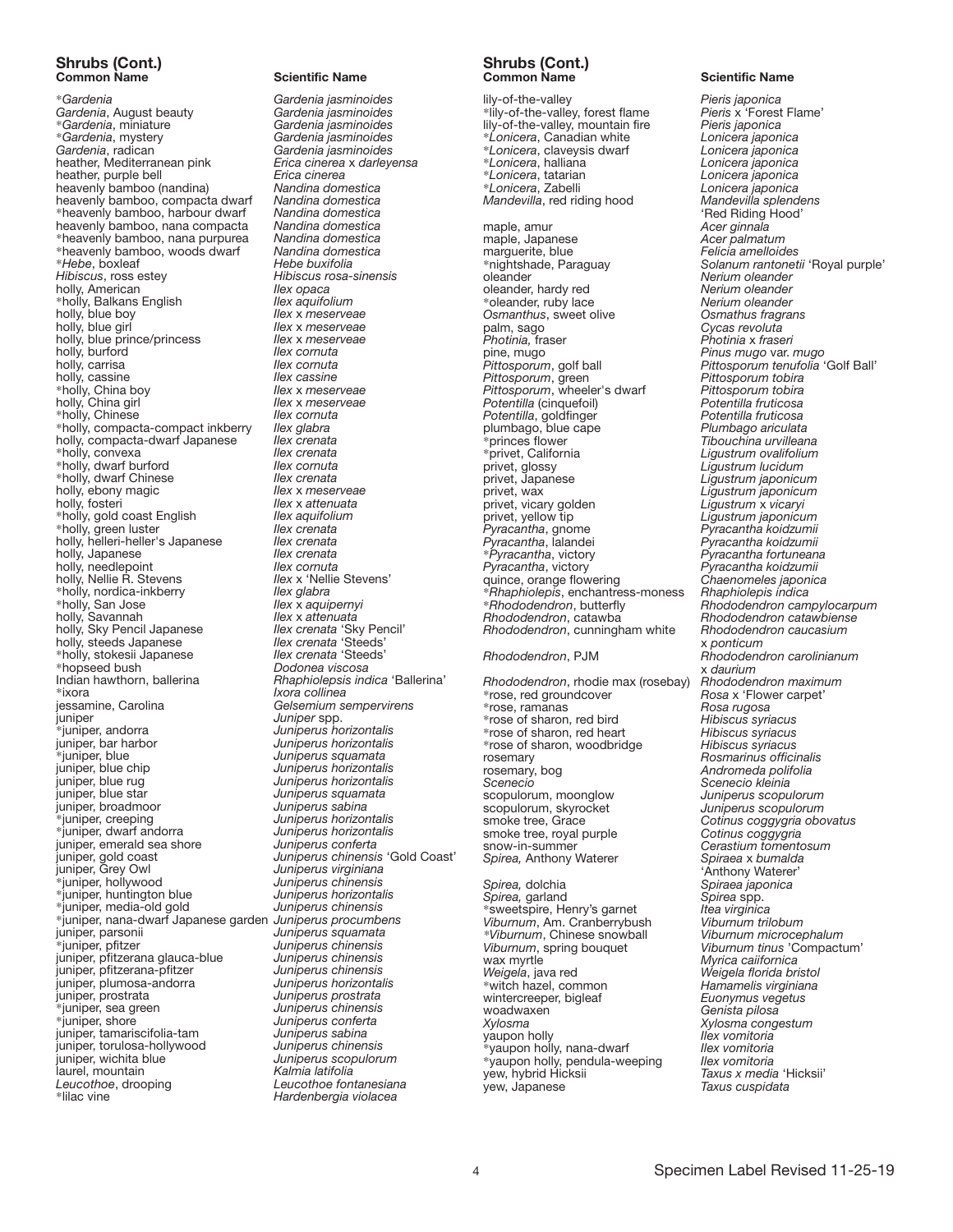# Groundcovers/Perennials<br>Common Name

Agave, cow horn<br>**Agave**, tentacles Agave, tentacles *Agave vilmoriniana* banana, absynnian<br>beechgrass beechgrass *Ammophila breviligulata* blackeyed susan *Rudbeckia fulgida* blanket flower *Gaillardia* x *grandifloria Carex*, variegated<br>\*cast iron plant century plant, gypsum *Agave gypsophila* \**Chrysanthemum* species *Chrysanthemum* spp. columbine *Aquilegia* x 'Dragon fly' \*daisy, shasta *Chrysanthemum maximum*  daisy, trailing African *Osteospermum fruticosum*

#### *Dianthus*, cheddar pink 'firewitch'

\**Dianthus*, cheddar pink 'crimson treasure' \**Dianthus*, cottage pink *Dianthus plumaris*  \*dracaena, blue *Cordyline indiyisa*  \*eulalia grass *Miscanthus sinensis* fern, *Asparagus Asparagus* spp. \*fern, autumn *Dryopteris erythrosora* fescue, blue *Festuca ovina glauca*  flax, New Zealand 'Jack Spratt' *Phormium tenax* 'Jack Spratt' \*fountain grass, chrimson *Pennisetum setaceum* Faxania *Gay* feather, floristan violet<br>Gazania *Gazania*<br>Gazania *Gazania Gazania Spp.*<br>*Gazania pelargonium x hortorum* geranium *Pelargonium x hortorum* \**Helichrysum*, white licorice *Helichrysum petiolare* 

\*heliotrope, common *Heliotropium fragrans*  honeysuckle, Japanese *Lonicera japonica Hosta*, albo-marginata *Hosta lancifoila*  \**Hosta*, zebelli red *Hosta lancifoila* 

\*ice plant, hardy *Delosperma nubigenum* ice plant, largeleaf *Carpobrotus edulis*  \*ice plant, trailing *Lampranthus spectabilis ice plant, white Iris Iris Iris siberica* \**Iris*, dwarf blue *Iris* spp. \**Iris*, wedgewood *Iris* spp. *Iris*, yellow dwarf bearded \*ivy, Algerian *Hedera canariensis*  \*jasmine, angelwing *Jasminum nitidum*  \*jasmine, pink *Jasminum polyanthum* \*lily, fortnight *Dietes vegeta* 

\*lily of the nile, queen anne *Agapanthus africanus*  \*lily turf, big blue *Liriope muscari*  lily turf, green/creeping *Liriope spicata*  lily turf, lilac beauty *Liriope muscari*  lily turf, majestic *Liriope muscari*  lily turf, monroe white *Liriope muscari*  \*lily turf, silver dragon *Liriope spicata*  lily turf, silvery sunproof *Liriope muscari*  lily turf, variegated liriope<br>\*lily turf, white \*lily turf, white *Liriope gigantea* \*manuka/broom teatree *Leptospermum scoparium* \*Mexican hat *Ratbida columnifera* mondo grass *Ophiopogon japonicus* mondo grass, dwarf *Ophiopogon japonicus* pampas grass *Cortaderia selloana*  pampasgrass, hardy *Erianthus ravennae*

#### **Scientific Name**

Agave, blue glow *Agave attenuate x Agave ocahui* aralia, Japanese *Fatshedra japonica*  Callistepheus chinensis<br>Ensete ventricosum \*blanket flower, goblin *Gaillardia* x *grandiflora* 'Goblin' Imperata cylindrical 'Rubra'<br>Carex spp. \*cast iron plant *Aspidistra elatior Coreopsis*, moonbeam *Coreopsis verticillata* 'Moonbeam' Hemerocallis spp.<br>Dianthus gratianopolitanus 'Firewitch' *Dianthus gratianopolitanus*  'Treasure'<sup>T</sup><br>Dianthus plumaris Pennisetum alopecuroides<br>Pennisetum setaceum \**Galium Galium ordoratum* Liatris spicata 'Floristan Violet'<br>Gazania spp. 'White licorice' \*ice plant *Delosperma cooperi Drosantheumum hispidum* ice plant, trailing rosea *Drosanthemum floribundum*  \**Iris*, African *Moraea iridioides* Hedera helix<br>Jasminum nitidum jasmine, Asian *Trachelospermum asiaticum* \*lily, kafir *Clivia miniata* 'French hybrid' lily of the nile *Agapanthus africanus Agapanthus* 'Peter pan' Liriope gigantea maiden grass *Miscanthus sinensis* 'Gracillimus' \**Penstemon*, apple blossom *Penstemon* x 'Apple blossom'

#### Groundcovers/Perennials (Cont.) **Common Name**

periwinkle, dwarf *Vinca minor* \*plantain lily, narrow leafed<br>ribbon grass ribbon grass *Phalaris arundinacea picta* society garlic *Tulbaghia violacea* spurge, Japanese *Pachysandra terminalis* spurge, Japanese 'Green sheen' *Pachysandra terminalis*

| star clusters                         | Pentas lanceolata           |
|---------------------------------------|-----------------------------|
| *Verbena, veined                      | Verbena rigida              |
| *Virginia creeper                     | Parthenocissus quinquefolia |
| varrow                                | Achillea spp.               |
| *vucca, red                           | Hesperaloe parvifolia       |
| *Not registered for use in California |                             |
|                                       |                             |

#### Treatment of Ornamental Species Not Listed on the Label for Crew Herbicide

When applied as directed under the conditions described on this label. ornamentals listed above have shown tolerance in field trials. However, Crew has not been tested on all cultivars of each species or under all possible growing conditions. Under your growing conditions, a limited number of plants should be treated for tolerance evaluations, prior to initiating large-scale applications. Follow directions given below to determine plant tolerance under your growing conditions prior to large scale use.

Users who wish to use Crew on plant species not specified on this label may determine the suitability for use by treating a small number of such plants at the specified rate. Prior to treatment of larger areas, the treated plants should be observed for any sign of herbicidal injury for 30 to 60 days of normal growing conditions to determine if the treatment is safe to the target plant species. The user assumes responsibility for any plant damage or other liability resulting from use of Crew on plant species not recommended on this label.

#### Do NOT Use this Product for Weed Control in the Following Ornamental Plant Species:

Common Name Scientific Name bugleweed or ajuja *Ajuja spp.* mustard *Brassica spp.*<br>
purple coneflower *Brassica spp.*<br>
dwarf burning bush *Euonymus al* spurge *Euphorbia spp.*<br>hydrangea *Hydrangea spp* hydrangea *Hydrangea spp.* **Prince of Wales juniper** cajeput tree *Melaleuca quinquenervia* roseum elegans rhododendron *Rhododendron catawbiense* 

purple coneflower *Echinacea purpurea* dwarf burning bush *Euonymus alatus* 'Compacta' *Iberis spp.<br>Juniperus horizontalis '*Prince of Wales' Carolina rhododendron *Rhododendron caroliniaum* 'Roseum elegans' stonecrop *Sedum spp.* Yucca recurvifolia

sage, Russian *Perovskia atriplicifolia*

'Green sheen'

#### Turfgrass Use

Crew provides season-long control of crabgrass and control or suppression of other listed annual grasses and broadleaf weeds in established lawn and ornamental turfgrass, turfgrass in sports turf, golf course fairways, aprons and roughs, tee boxes, campgrounds, parks, recreation areas, cemeteries and unimproved turfgrass areas. Crew will prevent germination of annual bluegrass (*Poa annua)*.

Crew may be applied as a single application or as a split application in the spring, summer or fall. Apply Crew at 150-200 pounds per acre per application prior to weed seed germination or to control crabgrass prior to the 5 leaf stage of growth or first tiller. This product will not control established weeds, except for crabgrass in early stages of development. Used as directed, this product will control or suppress the annual grass and broadleaf weeds listed on this label when applied prior to their emergence. Use the higher specified use rates where weed infestations are or anticipated to be dense and/or applications are made early and longer residual control is desirable. Sequential applications may be used to provide residual weed control in areas with long growing seasons at 5-10 weeks apart.

#### Use Precautions for Turf

• For best results, cultural practices that disturb the soil, such as core, spike, hydro-aerification, or verticutting, and topdressing should be done before application of Crew. Crew should not be applied until turfgrasses have recovered from stresses related to these or other mechanical operations. Irrigation or rainfall within 7 days after application will improve the performance of Crew.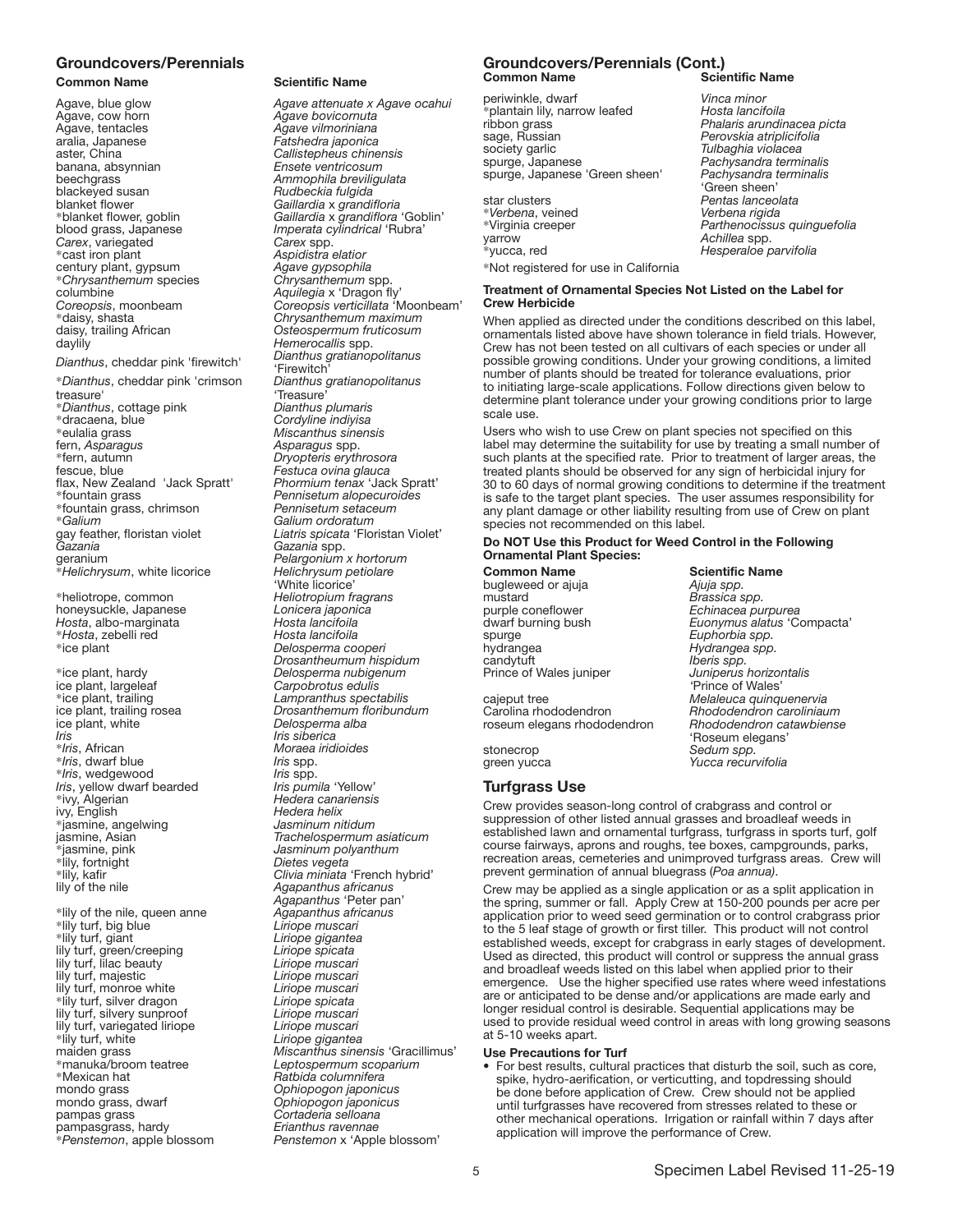- Reseeding or Sprigging: Reseeding, overseeding, or sprigging of turfgrasses into areas that have been previously treated with this product should be delayed until 12 weeks from the time of application. If overseeding with perennial ryegrass, delay overseeding at least 8 weeks after application. When reseeding or overseeding, proper cultural practices such as soil cultivation, irrigation and fertilization should be followed. For best results, use mechanical or power seeding equipment (slit seeders) designed to give good seed-to-soil contact.
- Crew may be used on seeded, sodded, or sprigged turfgrass that is well established. Allow the turf to develop a good root system and uniform stand before application. The use of Crew on turfgrass not well established, weakened by lack of moisture, chemical injury, insects, disease, or temperature extremes that cause stress will increase the potential for injury. Allow turfgrass weakened by these stresses to recover before application of Crew.
- Crew may be applied as a single application or as a split application in the spring, summer or fall.

#### Specific Use Restrictions for Turf

- Do not use on turf being grown for sale or other commercial use as sod, or for commercial seed production, for research purposes.
- Do not use Crew on golf course putting greens.
- Do not apply Crew to Colonial bentgrass.
- Crew will not affect established annual bluegrass. If maintenance of annual bluegrass is desired, do not use Crew during time of annual bluegrass germination. For AZ, CA, NV, OR, WA, NM, ID, MT and UT, Crew may contribute to thinning or stand reduction in established stands of annual bluegrass.
- Do not use clippings from treated turf for mulching around edible plants of herbs, vegetables, fruit bearing trees, caneberries or vine bearing fruit.
- Do not allow domestic animals to feed or forage on the treated turf or clippings from treated turf.
- Do not apply more than 200 pounds of Crew (0.5 pound dithiopyr and 1 pound isoxaben) per acre per application
- Do not make more than 3 applications per year at the 200 lb rate or a max of 4 applications per year at the 150 lb rate for a total of 600 pounds of Crew per acre per year
- Do not apply more than 600 pounds of this product (1.5 pounds dithiopyr and 3 pounds isoxaben) per acre per year

When applied as directed under the conditions described, the following established turfgrasses are tolerant to this product:

#### Cool-Season Grasses

bentgrass, creeping † *Agrostis stolonifera* bluegrass, Kentucky *Poa pratensis* fescue, fine  $\dagger$ <sup>†</sup><br>*fescue*, tall ryegrass, perennial *Lolium perenne*

Festuca arundinacea<br>Lolium perenne

#### Warm-Season Grasses

bahiagrass *Paspalum notatum* bermudagrass *Cynodon dactylon*

buffalograss *Buchloe dactyloides* carpetgrass *Axonopus affinis*

centipedegrass *Eremochloa ophiuroides* kikuyugrass *Pennisetum clandestinum* seashore paspalum *Paspalum vaginatum* St. Augustinegrass *Stenotaphrum secundatum* Zoysia japonica

- † Do not apply Crew to Colonial bentgrass. Use of this product on certain varieties of creeping bentgrass, such as 'Carmen', 'Cohansey', or 'Seaside' will result in undesirable turf injury. Not all varieties of creeping bentgrass have been tested.
- **††** The following fine fescue varieties have been found to be sensitive to Crew: 'Atlanta', 'Banner', 'Beauty', 'Bilgart', 'CF-2', 'Enjoy', 'HF-93', 'Highlight', 'Ivalo', 'Jamestown', 'Koket', 'Majenta', 'Mary', 'Pennlawn', 'Tamara', 'Tatjana', 'Waldorf', and 'Waldina'

#### *Poa Annua* (annual bluegrass) Control

Apply Crew for preemergence control of *Poa annua* (annual bluegrass) at a rate of 150-200 lbs per acre. Use the higher specified use rates where weed infestations are expected to be dense and/or applications are made early and longer residual control is desirable.

• Perennial varieties of *Poa annua* (var. repens) may not be controlled as well as the true annual.

Treatment of turfgrass species not listed on the label for Crew When applied as directed under the conditions described on this label, turfgrass listed above have shown tolerance in field trials. However, Crew has not been tested on all cultivars of each species or under all possible growing conditions. Under your growing conditions, a limited number of plants should be treated for tolerance evaluations, prior to initiating large-scale applications. Follow directions given below to determine plant tolerance under your growing conditions prior to large scale use.

Users who wish to use Crew on turfgrass species *Not* listed on this label may determine the suitability for use by treating a small number of such plants at a directed rate. Prior to treatment of large areas, the treated plants should be observed for any signs of herbicidal injury for 30 to 60 days of normal growing conditions to determine if the treatment is safe to the target turfgrass species. To the extent consistent with applicable law, the user assumes responsibility for any plant damage or other liability resulting from use of Crew on plant species not recommended on this label.

#### Non Cropland Applications

Crew may be applied as a preemergent for the control of certain broadleaf weeds and annual grasses on non-cropland areas including: Parking areas, industrial sites, utility substations, highway guardrails, sign posts, and delineators.

Apply Crew in early spring, late summer to early fall, or anytime prior to germination of target weeds at 150 to 200 lb/A. Areas to be treated must be free of established weeds or existing weeds.

Existing weeds must be removed or treated with the application of a postemergence herbicide. Use the higher specified use rates where weed infestations are or anticipated to be dense and/or applications are made early and longer residual control is desirable.

In order for Crew to provide maximum preemergent weed control activity, use the following cultural practices. Prior to application, soil surface should be smooth and free of plant and weed debris (decaying leaves, clippings, dead weeds, etc.). Leaves and debris may be removed by blowing the area to be treated or by thoroughly mixing the debris trash into the soil through cultivation prior to herbicide application.

To ensure optimal herbicidal response rainfall or irrigation should occur within 21 days of application. A single rainfall or sprinkler irrigation of 0.5 inch is often required to activate this product. Mulch can be applied either prior to or after application.

#### Specific Use Restrictions For Non Cropland Applications

- Do not apply more than 200 pounds of Crew (0.5 pound dithiopyr and pound isoxaben) per acre per application
- Do not make more than 3 applications per year at the 200 lb rate or a max of 4 applications per year at the 150 lb rate for a total of 600 pounds of Crew per acre per year
- Do not apply more than 600 pounds of this product (1.5 pounds dithiopyr and 3 pounds isoxaben) per acre per year

#### Weeds Controlled or Supressed and Application Directions for All Uses

#### WEEDS CONTROLLED WHEN APPLIED AT 150 POUNDS OF CREW (0.375 POUND DITHIOPYR AND 0.75 POUND ISOXABEN) PER ACRE

## **Broadleaf Weeds**<br>Common Name

**Common Name Scientific Name Scientific Name Aster heath Symphyotrichum** aster, heath *Symphyotrichum ericoides* bittercress *Cardamine* spp. bittercress, little *Cardamine oligosperma* brassbuttons, southern<br>bursage, annual bursage, annual *Ambrosia acanthicarpa* burweed, lawn *Soliva pterosperma* buttercup *Ranunculus* spp. carrot, wild *Daucus carota* celery, wild *Apium leptophyllum* chickweed, common<br>chickweed, mouseear clover, spp.1 *Trifolium* spp. clover, hop *Trifolium aureum* clover, white1 *Trifolium repens* cudweed, purple *Gnaphalium purpureum* dandelion<sup>1</sup> *Taraxacum officinale*<br>dichondra, Carolina<sup>1</sup> *Dichondra carolinens* dichondra, Carolina1 *Dichondra carolinensis* eclipta E*clipta prostrata* fleabane, blackleaved<br>fleabane, dwarf foolsparsely *Aethusa cynapium* galinsoga, hairy *Galinsoga quadriradiata* groundcherry, lanceleaf<br>henbit henbit *Lamium* spp.

aster, slender *Symphyotrichum divaricatum* Cardamine hirsuta<br>Cotula australis carpetweed *Mollugo verticillata* Phyllanthus urinaria<br>Stellaria media Cerastium fontanum ssp. vulgare fiddleneck, coast *Amsinckia menziesii va. intermedia* filaree, redstem *Erodium cicutarium* fleabane, dwarf *Conyza ramosissima* Geranium carolinianum<br>Physalis angulata Polygonum aviculare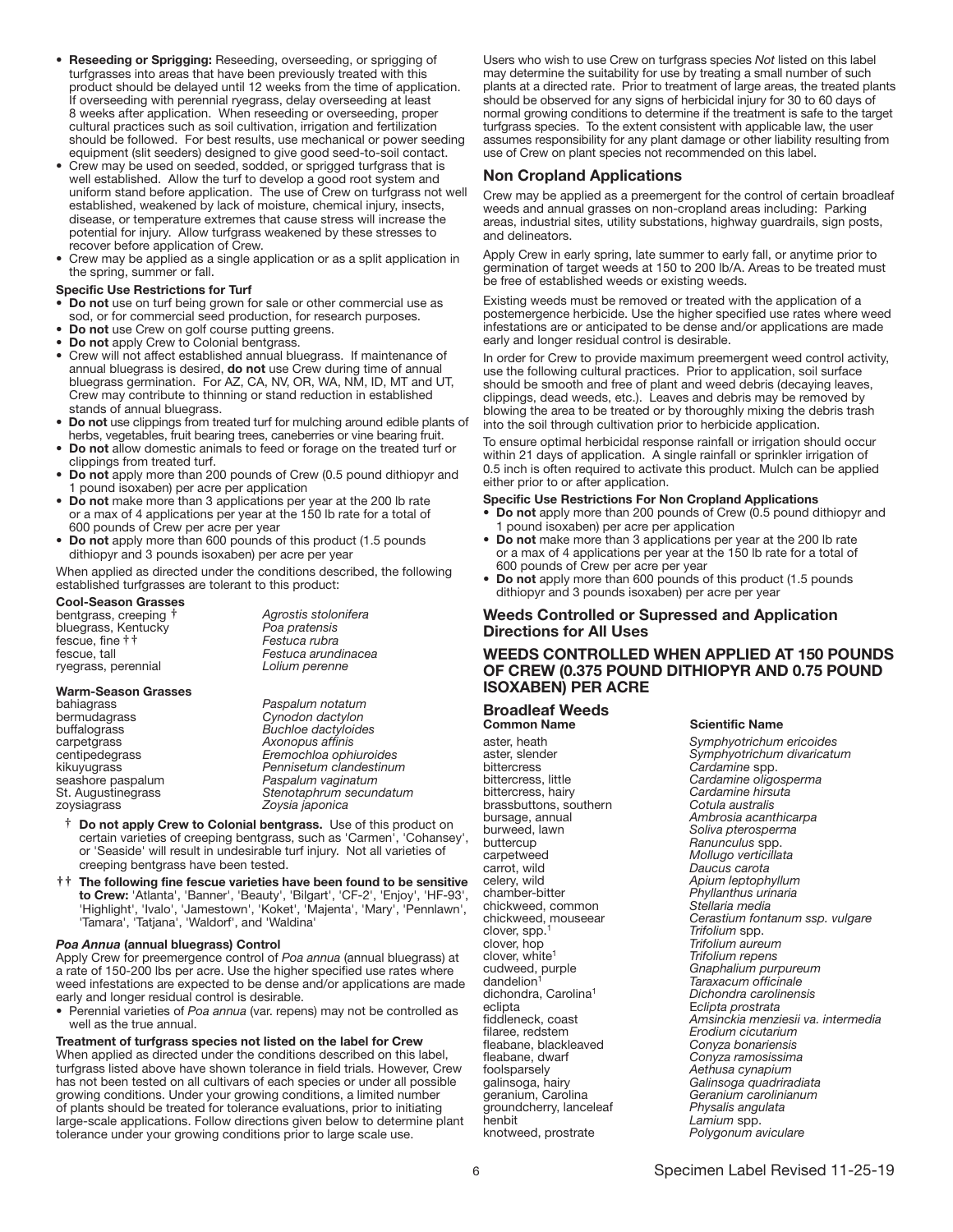# Broadleaf Weeds (Cont.)

lambsquarters, common *Chenopodium album* Iespedeza, common *Lespedeza striata* lettuce, prickly mallow, common *Malva neglecta* mallow, little *Malva parviflora* marestail *Conyza canadensis* mayweed, chamomile<br>medic, black morningglory, ivyleaf *Ipomoea hederacea* mustard *Brassica* spp.<br>
mustard, wild *Sinapis arven* nightshade, black<br>oxalis, buttercup oxalis, buttercup *Oxalis pes-caprae* pennywort *Hydrocotyle* spp. pepperweed, Virginia *Lepidium virginicum* pigweed, redroot *Amaranthus retroflexus* pineappleweed *Matricaria matricarioides* plantain, bracted *Plantago aristata* plantain, broadleaf<br>*plantain, buckhorn* plantain, broadleaf *Plantago major*<br>
plantain, buckhorn *Plantago lanceolata*<br>
plantain, slender *Plantago lanceolata* plantain, slender *Plantago heterophylla* pokeweed, common *Phytolacca americana* purslane, common *Phytolacca americana* radish, wild *Raphanus raphanistrum* ragweed, common *Ambrosia artemisiifolia* rockpurslane, redmaids<br>sida. prickly sida, prickly *Sida spinosa* sibara *Sibara virginica* sowthistle, annual<br>speedwell, corn speedwell, purslane *Veronica peregrina* speedwell, thymeleaf *Veronica serpyllifolia* spurge, garden *Euphorbia hirta* spurge, hyssop *Chamaesyce hyssopifolia* spurge, spotted<br>spurry, corn<br>spurry, corn<br>spergula arvensis<br>sweetclover. vellow<br>Melliotus officinalis sweetclover, yellow<br>tansymustard, green thistle, Russian *Salsola tragus* woodsorrel, creeping<br>
woodsorrel, yellow<br> *Oxalis stricta* woodsorrel, yellow

1From seed only

## Grassy Weeds **Common Name**<br>
barley **Common Name**<br> *Hordeum* spp.

barley *Hordeum* spp. bluegrass, annual *Poa annua* brome *Bromus* spp. crabgrass, Southern *Digitaria ciliaris* crabgrass, tropical *Digitaria argillacea* dallisgrass<sup>1</sup><br>dallisgrass<sup>1</sup> Paspalum dilata<br>goosegrass *Eleusine indica*<br>foxtail, giant Setaria faberi  $f$ oxtail, giant foxtail, green *Setaria verdi* foxtail, yellow<br>kikuyugrass oats, wild *Avena fatua* ryegrass, perrenial<br>sandbur sandbur *Cenchrus spp.* 

1From seed only

#### **Scientific Name**

Medicago lupulina<br>*Ipomoea hederacea* Sinapis arvensis<br>Solanum nigrum Alchemi/la arvensis<br>Hydrocotyle spp.<br>Lepidium virginicum Parthenium hysterophorus<br>Plantago aristata Sisymbrium irio<br>Calandrinia ciliata shepherdspurse *Capsella bursa-pastoris* smartweed, Pennsylvania *Polygonum pensylvanicum* Rumex acetosella<br>Sonchus oleraceus Veronica arvensis<br>Veronica peregrina spurge, prostrate *Euphorbia humistrata* Chamaesyce maculata<br>Spergula arvensis tansymustard, green *Descurainia pinnata* ssp. *brachycarpa* telegraphplant *Heterotheca grandiflora* Epilobium spp.<br>Oxalis corniculata

Echinochloa crus-galli crabgrass, large *Digitaria sanguine/is* Digitaria ischaemum<br>Digitaria ciliaris crowfootgrass *Dactyloctenium aegyptium* dallisgrass1 *Paspalum dilatatum* kikuyugrass *Pennisetum clandestinum* Mary's grass *Microstegium vimineum* Lolium multiflorum<br>Lolium pereene smutgrass *Sporobolus indicus*

#### WEEDS CONTROLLED WHEN APPLIED AT 200 POUNDS OF CREW (0.5 POUND DITHIOPYR AND 1.0 POUND ISOXABEN) PER ACRE

**Common Name**<br>
burclover, California<br>
Medicago polyme burclover, California *Medicago polymorpha* eveningprimrose<br>fescue, rattail fescue, rattail *Vulpia myuros* filaree, whitestern *Erodium moschatum* groundsel, common<br>iimsonweed jimsonweed *Datura stramonium* kochia *Kochia scoparia* nettle, burning *Urtica urens* oxtongue, bristly<br>parthenium weed pimpernel, scarlet *Anagallis arvensis* sowthistle, spiny<br>spurge, petty spurge, petty *Euphorbia peplus* swinecress *Coronopus didymus*

Eupatorium capillifolium<br>Oenothera spp. Chenopodium murale<br>Senecia *vulgaris* knotweed, silversheath *Polygonum argyrocoleon* Croton setigerus<br>Urtica urens Parthenium hysterophorus<br>Anagallis arvensis  $H$ *elianthus* spp. Carduus nutans

## WEEDS SUPPRESSED WHEN APPLIED AT 200 POUNDS OF CREW (0.5 POUND DITHIOPYR AND 1.0 POUND ISOXABEN) PER ACRE

**Common Name**<br>
bindweed, field **Scientific Name**<br>
Convolvulus arve mallow, Venice *Hibiscus trionum*<br>milkweed, honeyvine *Cynanchum leave* milkweed, honeyvine<br>morningglory, tall

bindweed, field *Convolvulus arvensis* **Rumex crispus** morningglory, tall *Ipomoea purpurea* pusley, Florida *Richardia scabra*

#### APPLICATION INSTRUCTIONS

Apply Crew using a drop or rotary-type spreader designed to apply granular fertilizer. Calibrate application equipment prior to use according to manufacturer's directions. Check frequently to be sure equipment is working properly and distributing granules uniformly. Do not use spreaders that apply material in narrow concentrated bands. Avoid skips or overlaps as poor weed control or plant injury may occur. More uniform application may be achieved by spreading half of the required amount of product over the area and then applying the remaining half in swaths at right angles to the first. When using a drop-type spreader, a splashboard mounted below the release point will provide more even granule distribution.

- For treating smaller areas or ornamental beds, a hand held or push-type rotary applicator such as a whirlybird or cyclone unit is recommended. For hand held units, walk and turn the crank at a constant rate of speed.
- A shaker-type applicator made from a small container with holes punched in the bottom is recommended for small, difficult to treat areas. Carefully measure the amount of product needed to avoid over application.

#### Broadcast Application Rates

Apply Crew at a broadcast rate of 150 lb (0.375 lb dithiopyr and 0.75 lb isoxaben) per acre (3.44 lb/1000 sq ft) in landscape ornamental applications or at a broadcast rate of 150 lb (0.375 lb dithiopyr and 0.75 lb isoxaben) to 200 lb (0.5 lb dithiopyr, 1.0 lb isoxaben) per acre (3.44 to 4.59 lb/1000 sq ft) in turfgrass applications.

#### Broadcast Application Rates (dry weight)

| Rate           | Amount/1000 sq ft |        | Amount/100 sq ft |      |
|----------------|-------------------|--------|------------------|------|
| <b>Ib/Acre</b> | lbs               | quarts | ounces           | cups |
| 150            | 3.44              | 1.88   | 5.50             | 0.75 |
| 200            | 4.59              | 2.51   | 7.34             | 1.00 |

1 ounce  $= 28.35$  grams